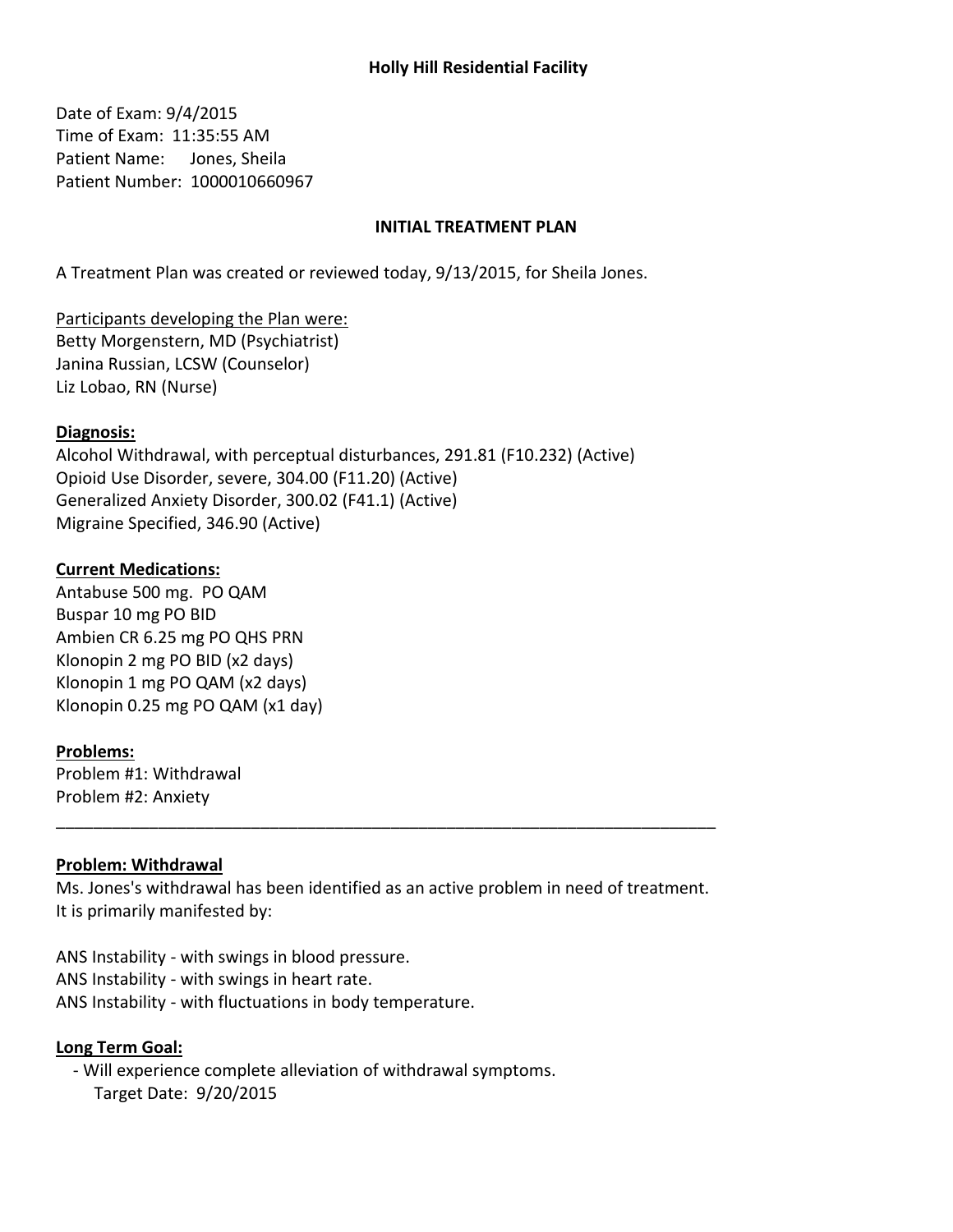# **Short Term Goals:**

Will monitor VS q 30 minutes during acute phase of withdrawal. Target Date: 9/13/2015

Will be alert for symptoms of DTs. Target Date: 9/13/2015

Provide quiet environment to reduce level of anxiety. Target Date: 9/13/2015

### Intervention(s):

Prescriber/Psychiatrist to evaluate for presence of withdrawal symptoms and obtain medical consult as appropriate. This will occur once per day and will last 20 minutes. **Clinician's Initials: BM** 

Nurse will monitor for signs of impending DTs. This will occur once per hour and will last 5 minutes. **Clinician's Initials: LL** 

Therapist/Counselor/Counselor to meet with family to update on the status of Ms. Jones. This will occur 1-3 times per week and will last ten minutes. **Clinician's Initials: JM** 

### **Problem: Anxiety**

Ms. Jones's anxiety has been identified as an active problem in need of treatment. It is primarily manifested by: Generalized Anxiety Disorder - with impairment in functioning.

## Long Term Goal(s):

- Will speak in an optimistic way about ability to cope with problems. Target Date: 9/27/2015

#### **Short Term Goal(s):**

Ms. Jones will not suffer restrictions in activities because of anxiety for at least 24 hours. Target Date: 9/17/2015

### Intervention(s):

Therapist/Counselor will train patient in anxiety control techniques. This will occur 1-4 times per week and will last 20 minutes. **Clinician's Initials: JM** 

Nurses to perform medication and illness education regarding anxiety. This will occur 1-4 times per week and will last ten minutes. **Clinician's Initials: LL** 

Prescriber will examine patient, assess condition and order lab and appropriate consultations to determine if there is imminent DANGER to self or others. This will occur once per day and will last 15 minutes. **Clinician's Initials: BM**